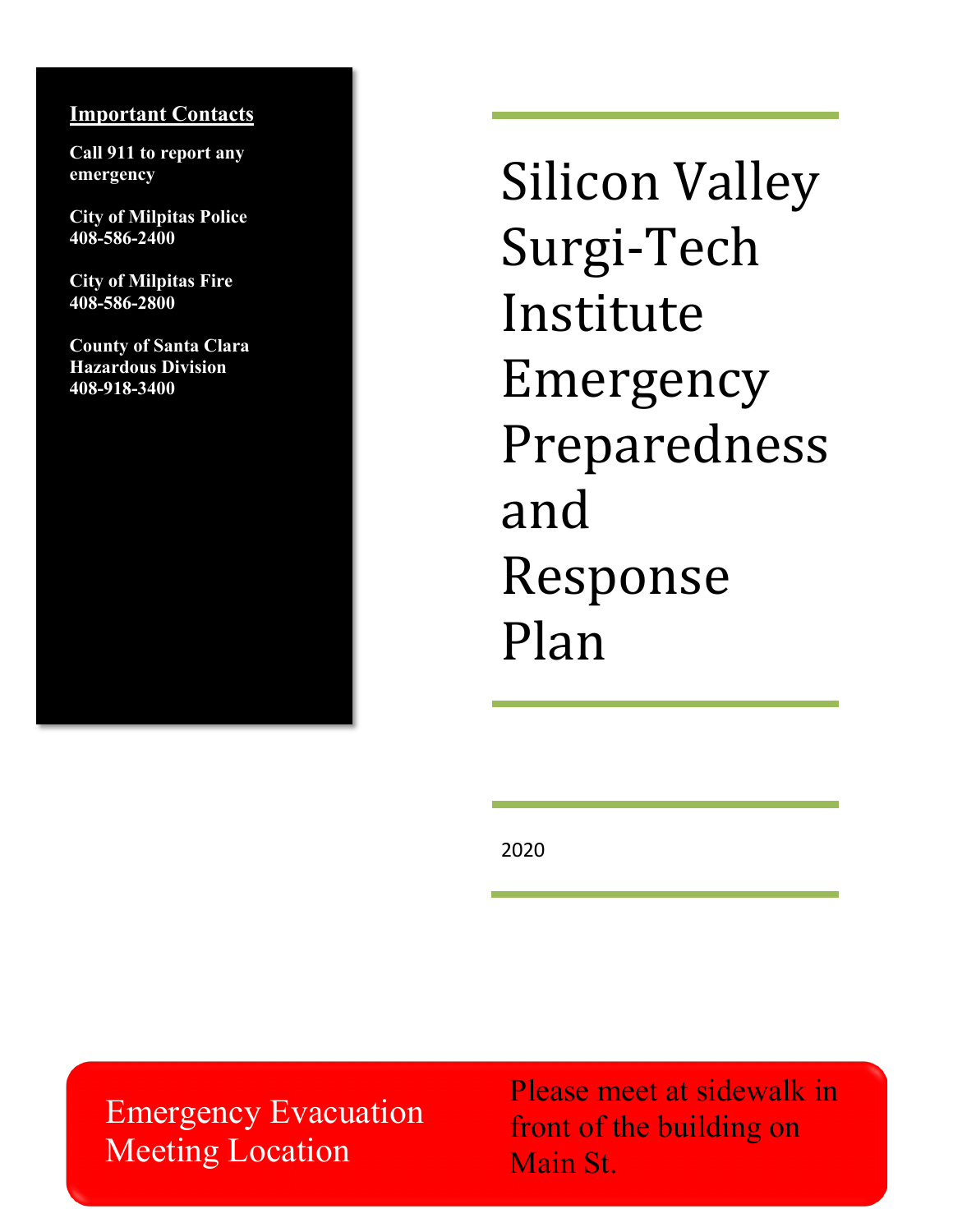# **Contents**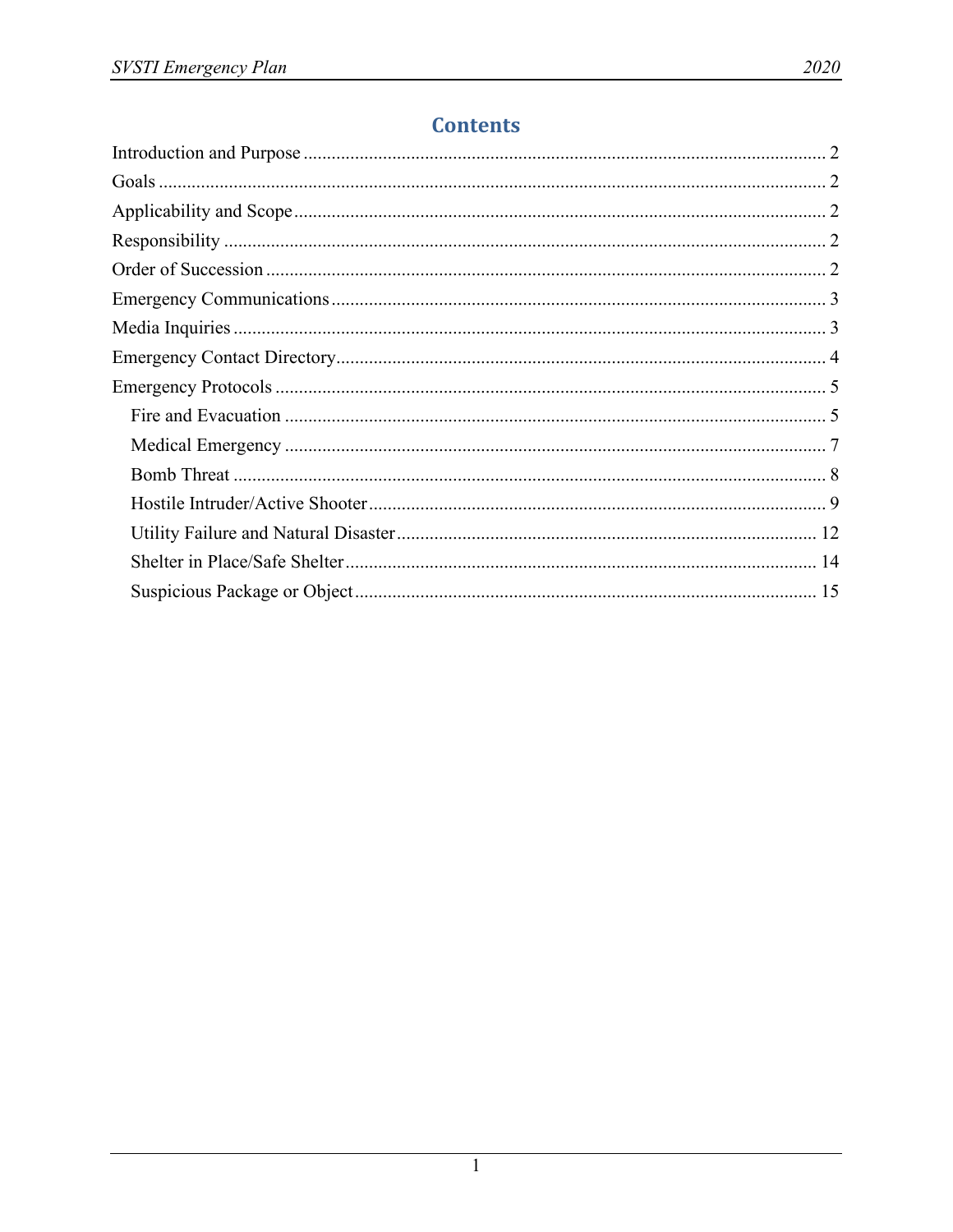# <span id="page-2-0"></span>**Introduction and Purpose**

SVSTI is committed to the safety and well-being of its staff, students and guests. Upholding this commitment requires planning and practice. This plan exists to satisfy those needs and to outline the steps to be taken to prepare for and respond to an emergency affecting the department or the College.

## <span id="page-2-1"></span>**Goals**

The goals of SVSTI in responding to an emergency situation include:

- The safety of all staff, students, and guests.
- The physical and emotional well-being of staff, students, and guests.
- The timely stabilization of an emergency situation.
- The protection of SVSTI facility, property, and the belongings of staff, students, and guests.

# <span id="page-2-2"></span>**Applicability and Scope**

This plan applies to all employees of SVSTI and any person occupying the physical plant of SVSTI; to include students, employees, and guests.

The scope of this plan is intended to encompass all hazards. This plan may be consulted when responding to any and all emergencies. When encountering a situation which has not been expressly addressed in this plan, use good judgment and the guiding principles outlined below.

# <span id="page-2-3"></span>**Responsibility**

SVSTI emergency plan is the responsibility of Julie Hamrick. CEO, Chief Academic Officer will review and update this plan at least once annually. Revisions will be made as needed throughout the year. Any suggestions, comments, or questions should be directed to Julie Hamrick.

# <span id="page-2-4"></span>**Order of Succession**

Leadership authority during an emergency shall flow downward through the following list of people:

- 1. Julie Hamrick CEO, Chief Academic Officer
- 2. Nanette Broderick
- 3. Marijane Valdez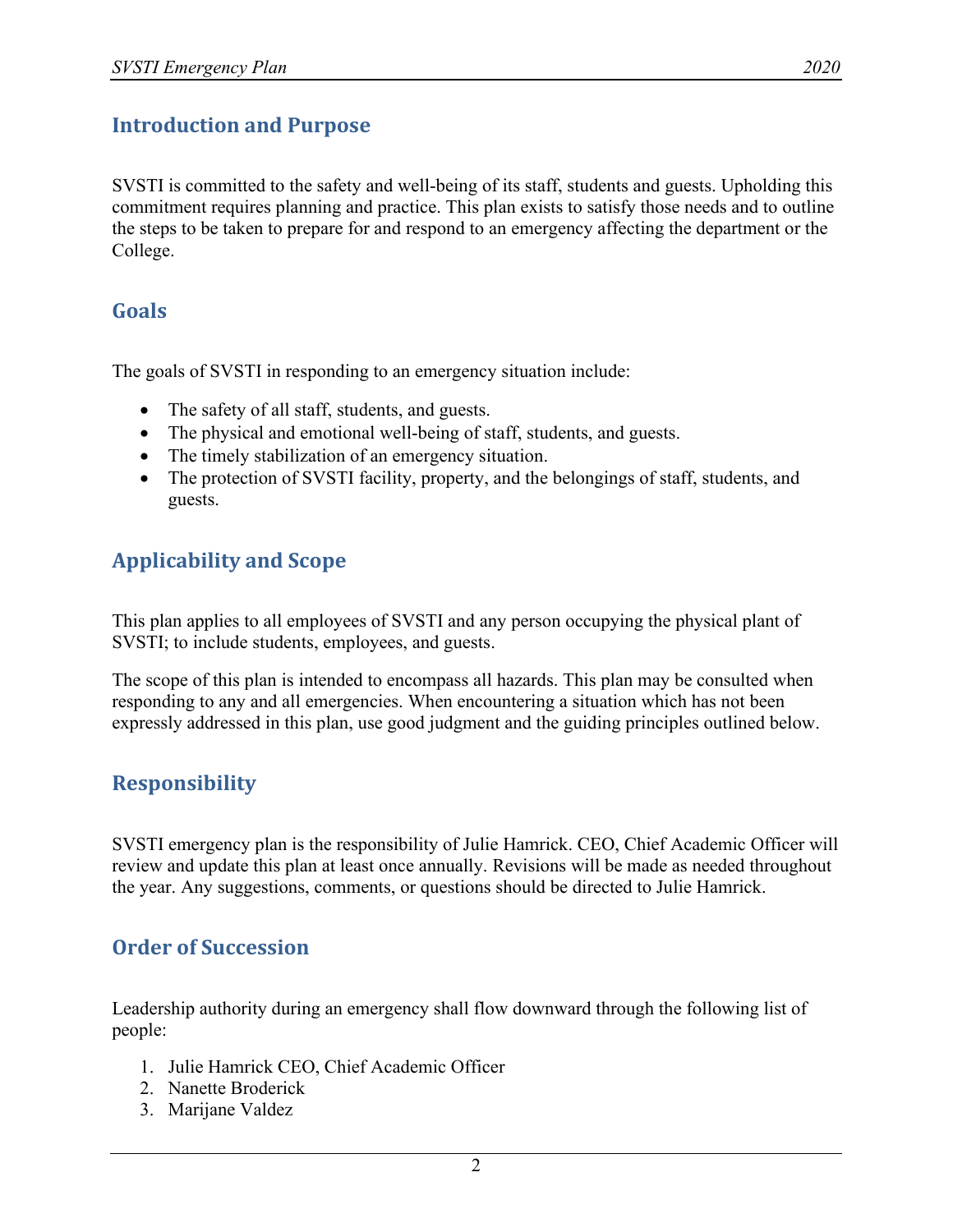# <span id="page-3-0"></span>**Emergency Communications**

During an emergency, SVSTI will use the following means and methods of communication.

Possible means and methods:

Landline telephones

Cell phones

Texting

Two way radios

Email

Social Media

# <span id="page-3-1"></span>**Media Inquiries**

Inquiries from the media during or after an emergency will be addressed by Julie Hamrick. The Office of Communications will be consulted in releasing any information to the media. At any time the media can simply be referred to the Office of Communications.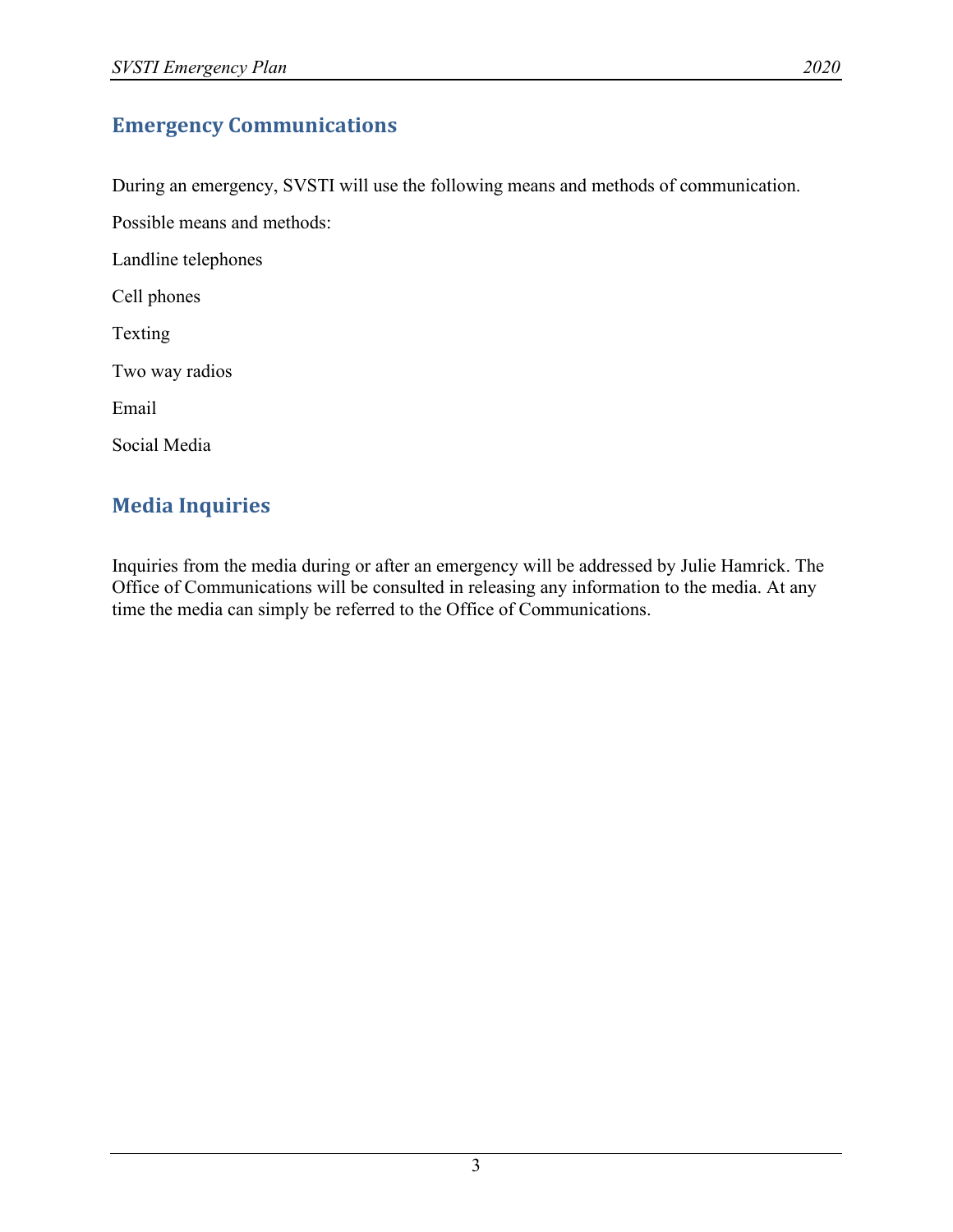# <span id="page-4-0"></span>**Emergency Contact Directory**

| Name              | Primary Phone | <b>Secondary Phone</b> | Pager |
|-------------------|---------------|------------------------|-------|
| Julie Hamrick     | 408-640-2991  |                        |       |
| Nanette Broderick | 831-345-3888  |                        |       |
| Marijane Valdez   | 408-640-9924  |                        |       |
| Gina Little       | 408-449-6866  |                        |       |
| Suzanne Duran     | 408-752-6537  |                        |       |
|                   |               |                        |       |
|                   |               |                        |       |
|                   |               |                        |       |
|                   |               |                        |       |
|                   |               |                        |       |
|                   |               |                        |       |
|                   |               |                        |       |
|                   |               |                        |       |
|                   |               |                        |       |
|                   |               |                        |       |
|                   |               |                        |       |
|                   |               |                        |       |
|                   |               |                        |       |
|                   |               |                        |       |
|                   |               |                        |       |
|                   |               |                        |       |
|                   |               |                        |       |
|                   |               |                        |       |
|                   |               |                        |       |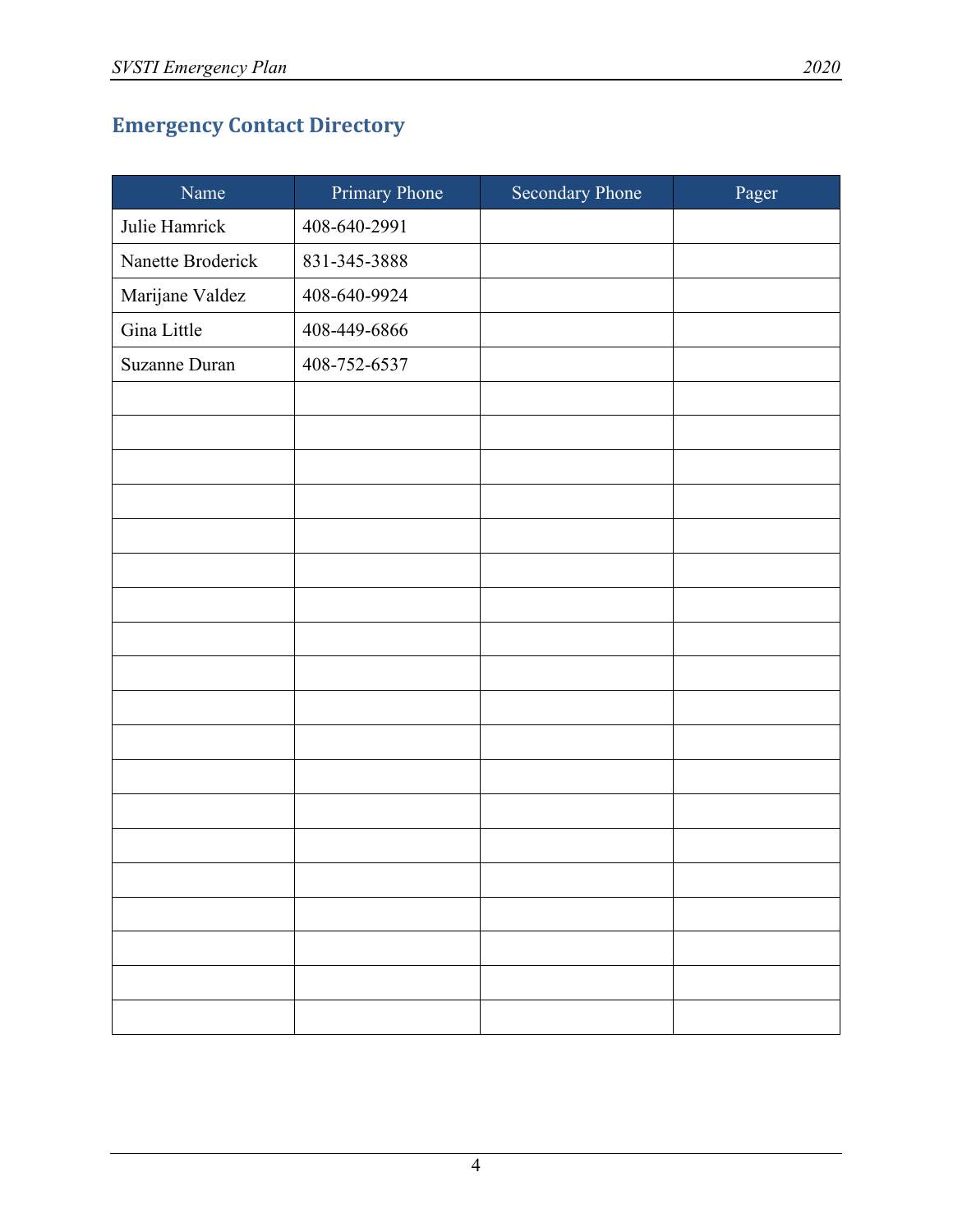# <span id="page-5-0"></span>**Emergency Protocols**

## <span id="page-5-1"></span>**Fire and Evacuation**

#### **In the Event of a Fire:**

Pull the **Fire Alarm** and Call **911**

#### **If you see smoke or flames:**

#### Use **CARE**:

- **Contain** the fire by closing all doors as you leave
- **Activate** the nearest Fire Alarm pull station (Pull stations are located near all building exits)
- **Report** the fire by dialing 911
- **Evacuate** or extinguish (In most cases, it is best to Evacuate)

#### Use a **Fire Extinguisher** only if:

- You have been trained
- You have your back to an unobstructed exit
- You have a fully charged and proper type unit for the fire you are fighting
- The fire is contained, and you have reported the fire by **Fire Alarm** or **911** activation
- Everyone else has left the area
- There is little smoke or flames

Never fight a fire if:

- You lack a safe way to escape should your efforts fail
- It has left its source of origin
- You are unsure of the type of extinguisher you need or have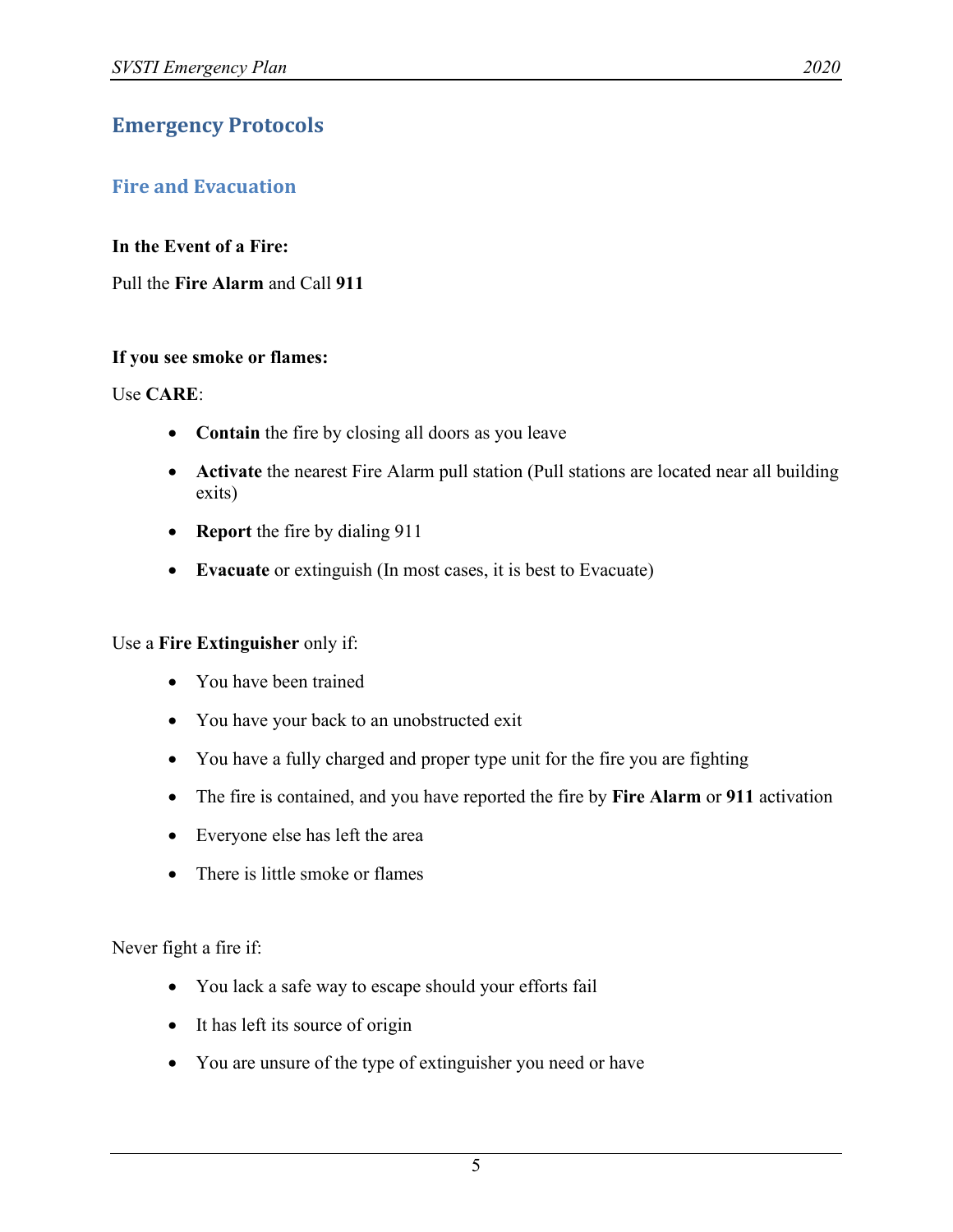• If you can't control the fire within 30 seconds, abandon your efforts, close the door(s) and evacuate immediately.

#### **Building Evacuation**

You should familiarize yourself with the evacuation routes posted in all campus buildings. If an evacuation order is issued for your building, or if it were necessary to evacuate due to an emergency, fully cooperate with Safety and Security/emergency personnel and:

- Take only keys, wallets and essential belongings with you
- If possible wear weather appropriate clothing
- If you are the last one to exit your room close, and lock doors
- Leave the building immediately
- Do not investigate the source of the emergency
- Walk, don't run, to the nearest exit
- Use stairs, not elevators
- Assist people with special needs
- Get input from the individual how you can help before attempting any rescue technique or giving assistance. Ask how he or she can best be assisted or moved and whether there are any special considerations, methods, or any items that need to be brought with the person during the evacuation.

#### **Individuals who are Blind or have a Visual Impairment**

- Ask the person who is blind/VI if s/he would like assistance or guidance in leading her/him out of the building to the Emergency Evacuation Meeting Location.
- Give verbal instructions to the person who is blind/VI regarding the safest exit route by using compass directions, estimated distances, and directional terms. (i.e. "from where we're standing, the exit door leading to the main floor of the Collis Center 10- 20 feet down the hall on the right past the kitchen. There is a stairwell leading to the side exit onto Wheelock Street. The stairwell has 28 steps and there are handrails on both sides, etc.")
- Do not walk up and grasp the arm of a visually-impaired person and attempt to lead her/him out of the building. First ask if s/he would like to hold onto your arm as you exit, especially if there is debris in the area or you need to exit through a crowd.
- Give other relevant verbal instructions or information (e.g., "elevators cannot be used", "door handle is on the left and the door opens outward", "this exit leads to the eastside of the Collis Center", etc.).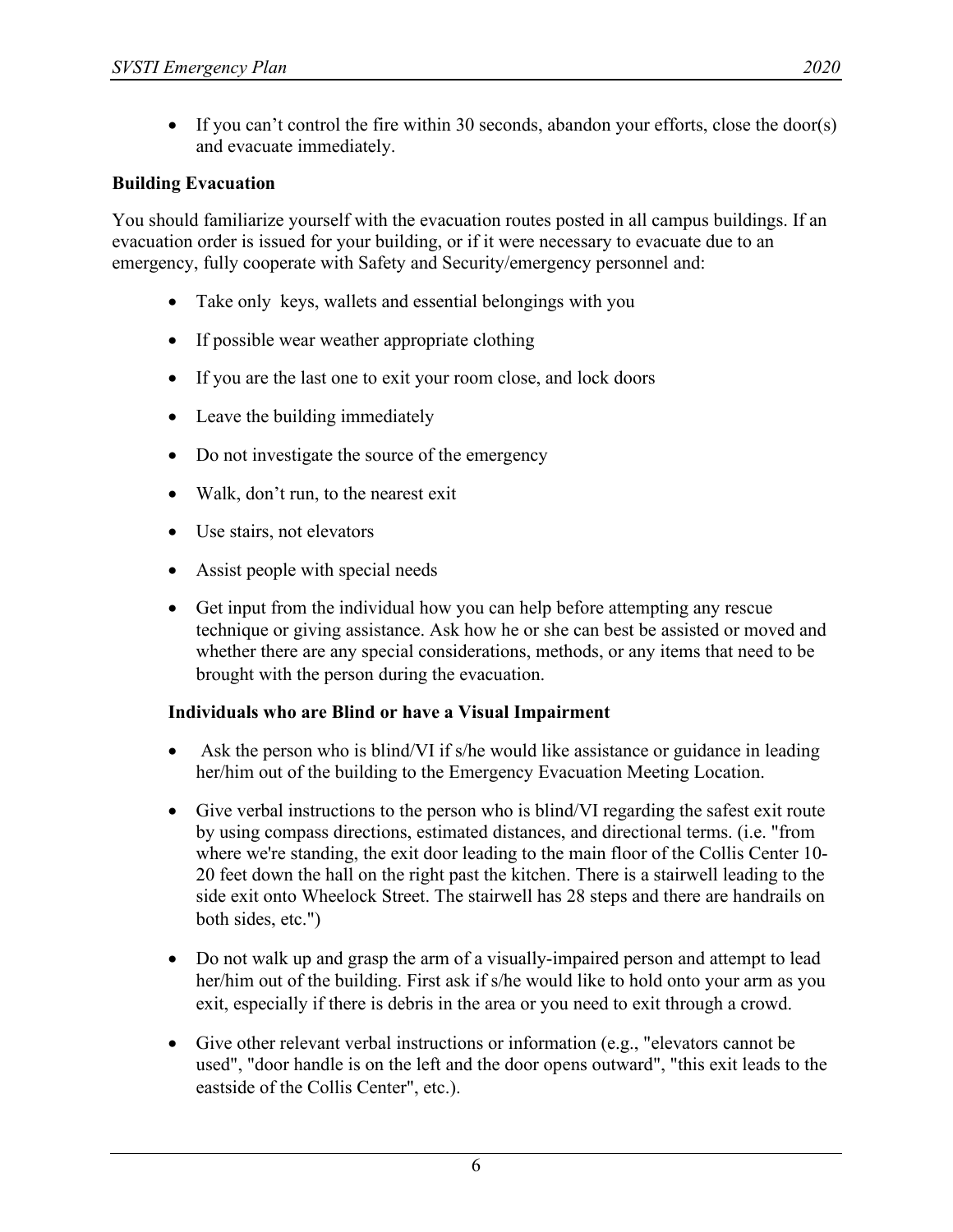#### **Individuals who are Deaf or Hard of Hearing**

- Get the attention of a person with a hearing disability by either touch or by making eye contact.
- Clearly state the situation and reason for evacuation. Have a pen and paper handy to write a brief statement if the person does not seem to understand.
- Offer visual instructions by pointing toward exits or evacuation maps showing the safest exit routes.
- If there is no immediate danger, persons with disability/mobility limitations should shelter in place.
- If there is imminent danger and evacuation cannot be delayed, the person with a disability should be carried or helped from the building in the best and fastest manner (the person with the disability is the best authority as to how to be moved out of the building)
- As you make your way out, encourage those you encounter to exit as well
- Wait for instructions before returning to your building after an evacuation.

## <span id="page-7-0"></span>**Medical Emergency**

#### **If someone is injured or becomes ill:**

- Stay Calm
- Dial **911** and explain the type of emergency, the location, condition, and number of victims
- Let the dispatcher know of any safety hazards chemical spill, fire, fumes, etc.
- Do not hang up unless told to do so by the dispatcher
- Do not move the victim unless there is danger of further injury if s/he is not moved
- Render first-aid or CPR only if you have been trained
- Do not leave the injured person except to summon help
- Comfort the victim until emergency medical services arrive
- Have someone stand outside the building to flag down the ambulance and/or Safety and Security when they reach the vicinity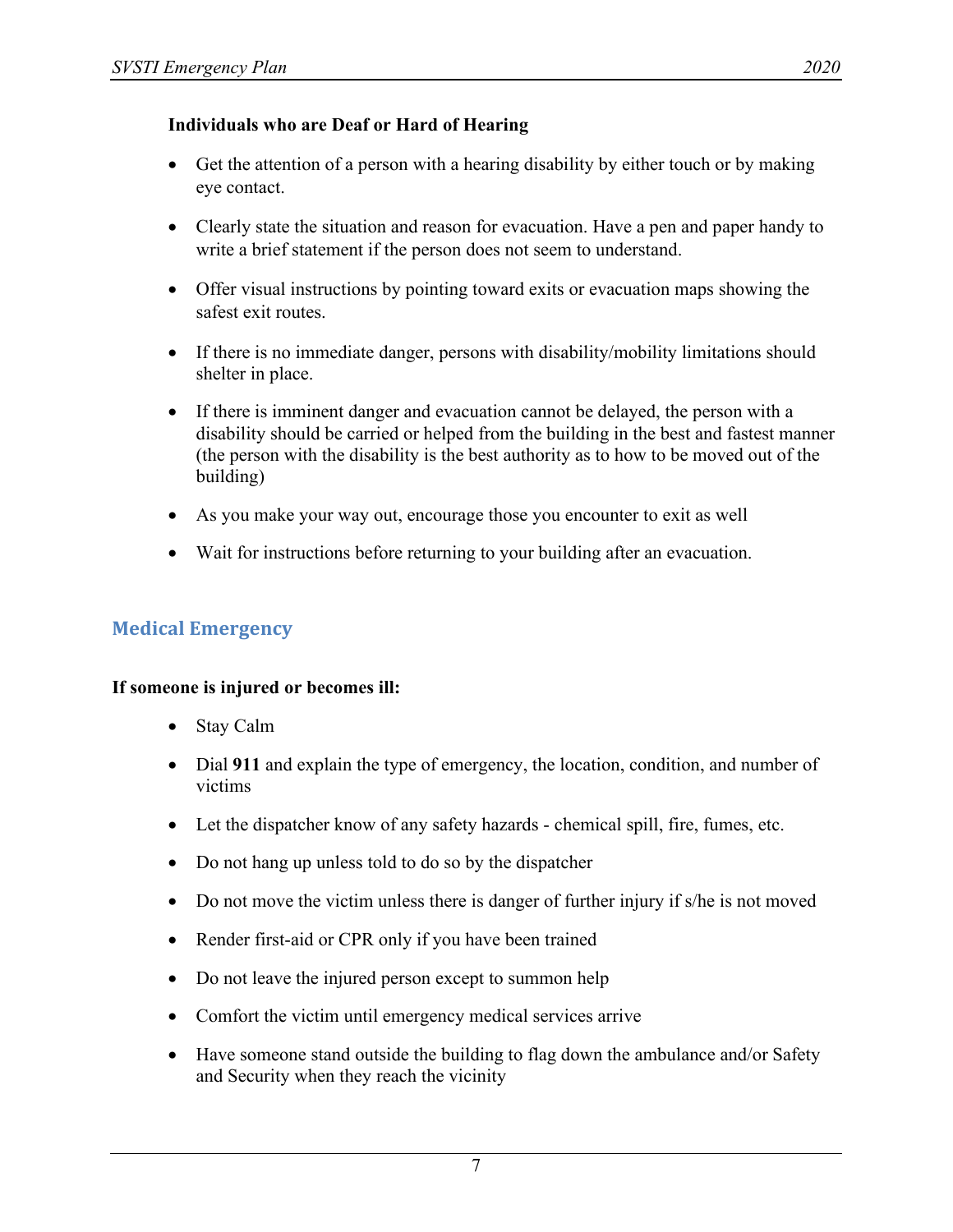## <span id="page-8-0"></span>**Bomb Threat**

If you receive a bomb threat, r**emain calm** and:

1) Obtain as much information as possible:

- Write down the number from where the call is coming
- Write down the exact time of the call
- Write down as accurately as possible the statements made
- Listen to the voice to determine the sex, age, accents, lisps, tone, etc. (Note any distinguishing feature)
- Listen for background noises
- Try to signal a for someone else to also listen on the telephone line, if possible
- Do not hang up and stay on the line a long as possible; wait for the caller to hang up

2) Keep the bomb threat caller talking, and ask as many questions of the caller as you can:

- When will the bomb go off? How much time remains?
- Where is the bomb located?
- What does it look like?
- What kind of bomb is it?
- How do you know about this bomb?
- Why was it placed here?
- Who are you?
- What is your name?

3) Call **911** immediately and then

4) Complete a *[Bomb Threat Checklist](http://www.dartmouth.edu/%7Esecurity/docs/Bomb%20Threat%20Checklist%20Form.pdf)* form and have it ready, along with your notes from the call, for responding Officers. It is recommended to have a *[Bomb Threat Checklist](http://www.dartmouth.edu/%7Esecurity/docs/Bomb%20Threat%20Checklist%20Form.pdf)* form handy, and follow it while receiving the threat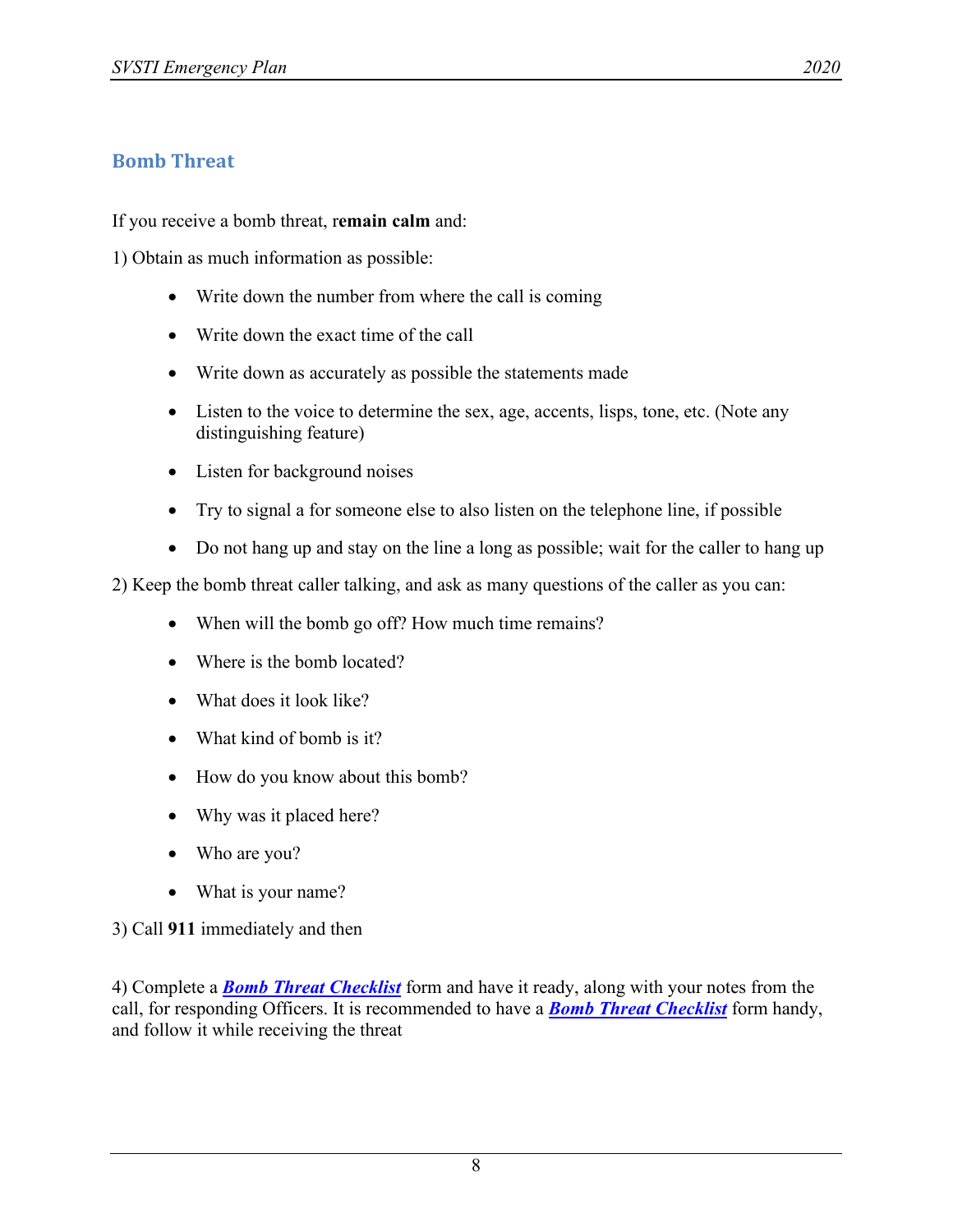# <span id="page-9-0"></span>**Hostile Intruder/Active Shooter**

#### **If a hostile intruder/active shooter is Outside your building:**

- 1. Get to a room that can be locked; close and lock windows and doors
- 2. Turn off the lights
- 3. Try to get everyone down on the floor (so that no one is visible from outside the room)
- 4. Call 911. The Dispatcher will ask for, at least, the following information:
- a. Your name
- b. Location of the incident (be as specific as possible)
- c. Number of shooters (if known)
- d. Identification or description of shooter
- e. Number of persons who may be involved
- f. Your location

5. Stay in place (calls from unfamiliar voices to come out may be the attacker attempting to lure you)

6. Do not respond to any voice commands until you are sure that they come from a Police Officer, or a Campus Safety & Security Officer

#### **If a hostile intruder/active shooter is INSIDE your building:**

- 1. Exit (get out of) the building immediately
- 2. Notify anyone you may encounter to exit the building immediately
- 3. Call 911. The Dispatcher will ask for at least the following information:
- a. Your name
- b. Location of the incident (be as specific as possible)
- c. Number of shooters (if known)
- d. Identification or description of shooter
- e. Number of persons who may be involved
- f. Your location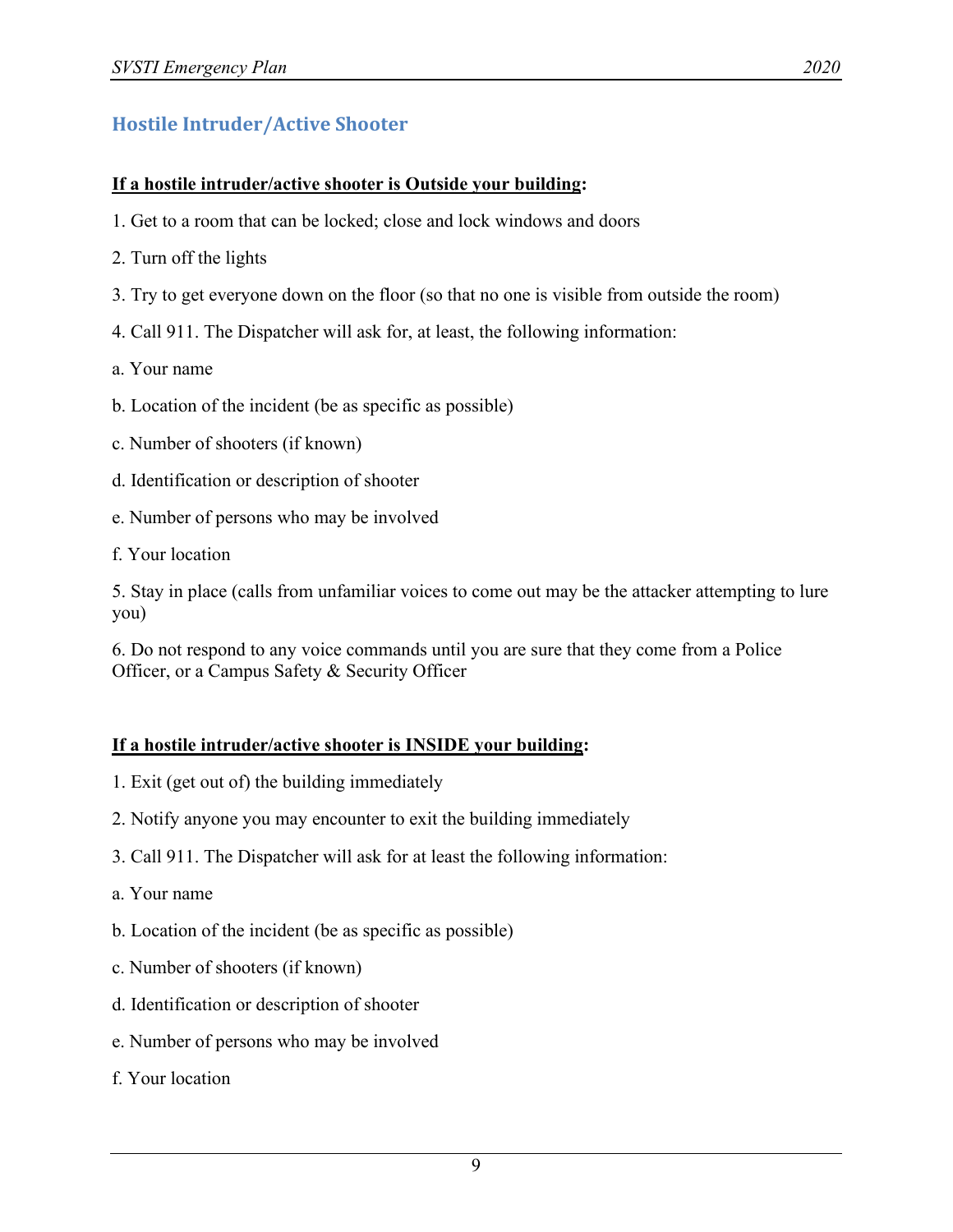- 1. Go to the nearest room or office
	- a. If you are locked out of all rooms, seek refuge in the nearest restroom,

lock yourself in a stall and keep quiet

- 2. Close and lock the door and/or block it (try barricading the door with desks and chairs)
- 3. Cover the door windows
- 4. Call 911 (the Dispatcher will gather information from you)
- 5. Keep quiet and act as if no one is in the room (silence cell phones)
- 6. DO NOT answer the door

7. Stay in place (calls from unfamiliar voices to come out may be the attacker attempting to lure you)

8. Do not respond to any voice commands until you are sure that they come from a Police Officer, or a Campus Safety & Security Officer

## **If a hostile intruder/active shooter Enters your office or classroom:**

1. Remain calm

2. Dial 911 (if you can't speak, leave the line open so the Dispatcher can listen to what's taking place)

3. Try to escape, but if unable, you must take action to survive!! Make a quick survival decision, either:

a. Try to negotiate with the hostile intruder/active shooter (perhaps not the most effective measure), or

b. Try to hide; bear in mind that being hidden (i.e. behind a wooden door) is not the same as being covered (i.e. behind a steel door), or

c. Play dead (pretend to be unconscious), or

d. Try to overpower the hostile intruder/active shooter by force (use anything at your disposal and fight for your life); **Only you can decide if this is something you should do**

e. If someone other than yourself acts to overpower the hostile intruder/active shooter it is recommended that you assist, as this will increase the chances of success and survival. **Again, only you can decide if this is something you should do**

## *If the hostile intruder/active shooter leaves your area, and as soon as it is safe to do so:*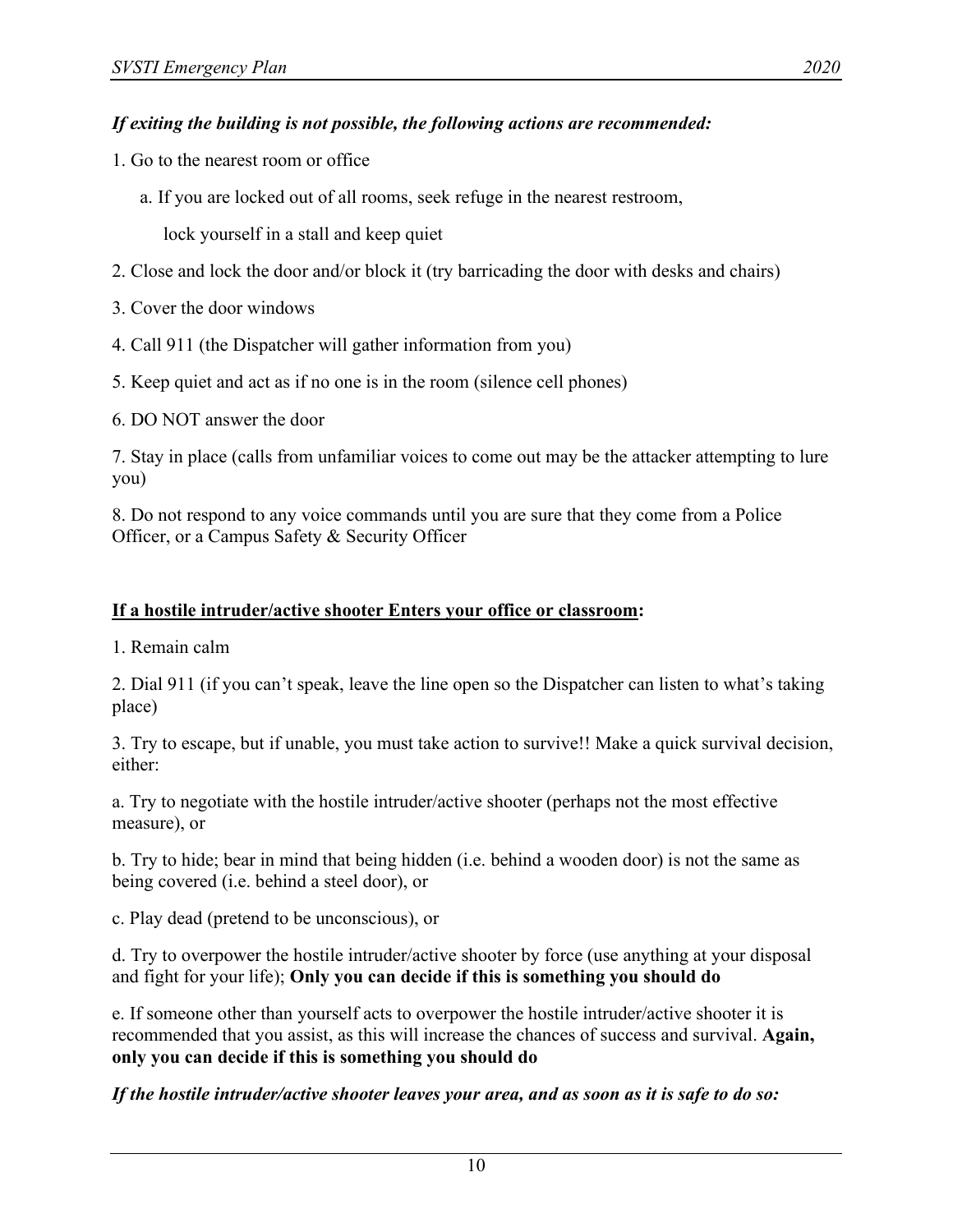1. Close and lock the door and/or block it (try barricading the door with desks and chairs)

2. Call 911 (if not on the line already)

3. DO NOT answer the door and stay in place behind cover

4. Do not respond to any voice commands until you are <u>sure</u> that they come from a Police Officer, a Campus Safety & Security Officer

## **If you decide to flee during a hostile intruder/active shooter situation:**

1. No matter what the circumstances, make sure you have an escape route and plan in mind

2. Do not attempt to carry anything while fleeing

3. Do not attempt to remove injured people (leave wounded victims where they are and notify authorities of their location as soon as possible)

- 4. Move quickly, keep your hands up high and visible
- 5. Follow the instructions of any Police Officers you may encounter

## **What to expect from responding police officers:**

Police Officers responding to an active shooter are trained in a procedure known as "Rapid Deployment" and proceed immediately to the area in which shots were last heard. Their purpose is to stop the shooting as quickly as possible. The first officers to arrive will not stop to aid injured people; rescue teams composed of other officers and emergency medical personnel will follow the first officers after areas have been secured to treat and remove injured persons.

Please understand that the police will be treating all those they encounter (including you) as possible suspects. When you encounter the police:

- 1. Remain calm
- 2. Do as the officers tell you
- 3. Put down any bags or packages you may be carrying
- 4. Keep your hands up and visible at all times
- 5. If you know where the hostile intruder/active shooter is, tell the officers
- 6. Once out of harm's way remain at whatever assembly point authorities designate

7. Keep in mind that the entire area is still a crime scene; police will usually not let anyone leave until the situation is fully under control and all witnesses have been identified and questioned

8. Do not leave until you have been interviewed and released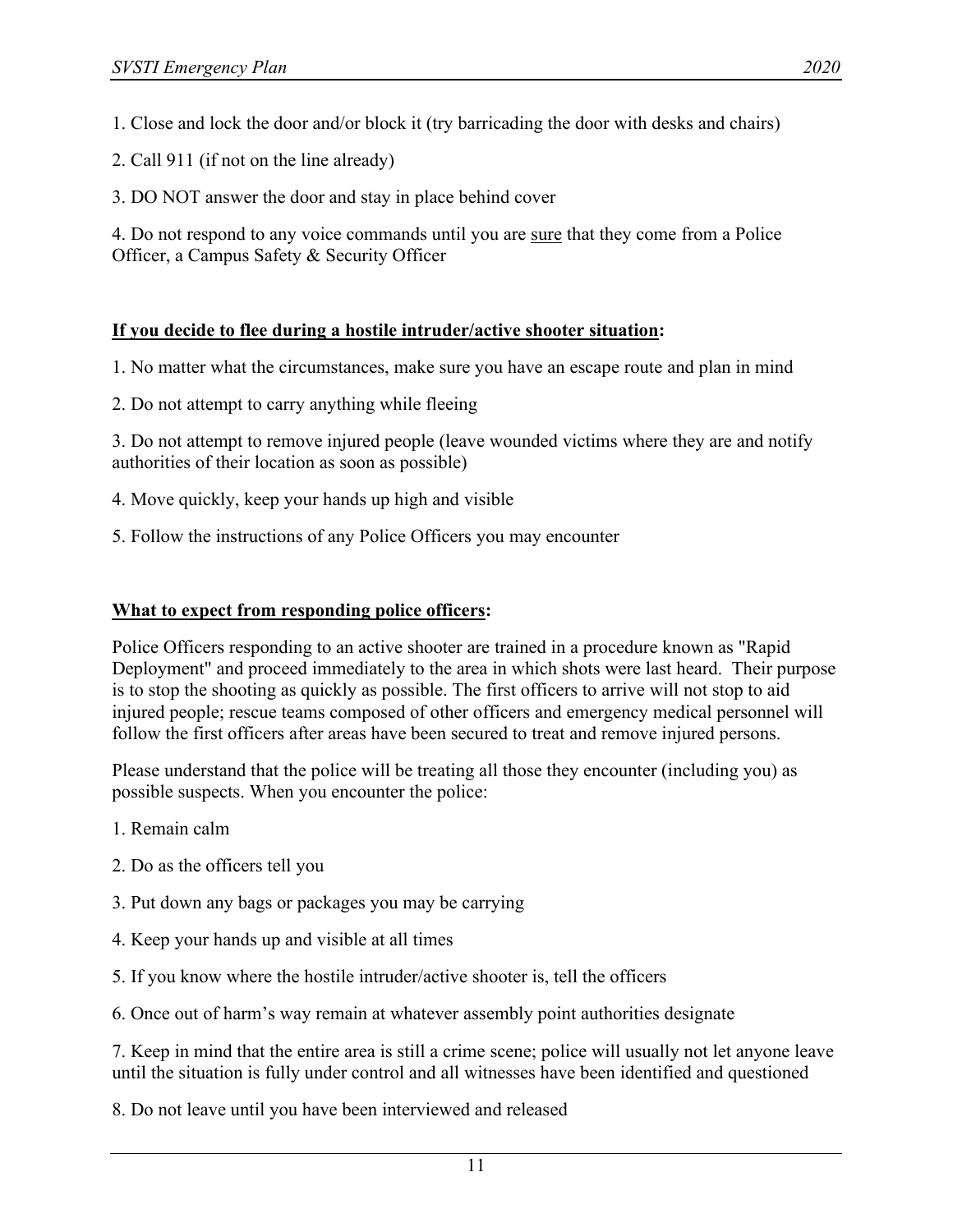# <span id="page-12-0"></span>**Utility Failure and Natural Disaster**

## **Utility Failures**

These may include electrical outages, plumbing failure/flooding, gas leaks, steam line breaks, ventilation problems, elevator failures, etc. Remain calm

- If the building must be evacuated, follow the instructions on **Building Evacuation**
- Unplug all electrical equipment (including computers) and turn off light switches
- Use a flashlight: Do not light candles or use other kinds of flames for lighting

## **Floods**

Minor or area flooding on campus could occur as a result of a water main break, loss of power to sump pumps, or major multiple rainstorms. Safety and Security monitors the National Weather Service, and other emergency advisory systems to stay abreast of weather and alert related conditions and will provide instructions should they be necessary. For imminent or actual flooding, and only if you can safely do so:

- Secure vital equipment, records, and other important papers
- If present in your area, report all hazardous materials (chemical, biological, and/or radioactive)
- Move to higher, safer ground
- Shut off all electrical equipment
- Do not attempt to drive or walk through flooded areas
- Wait for further instructions on immediate action from Safety and Security
- If the building must be evacuated, follow the instructions on Building Evacuation
- Do not return to your building if you have been evacuated by flooding until you have been instructed to do so by College personnel
- If you are assisting with flood cleanup, report immediately to Environmental Health and Safety any oil, chemical, or radioactive materials suspected of mixing with flood waters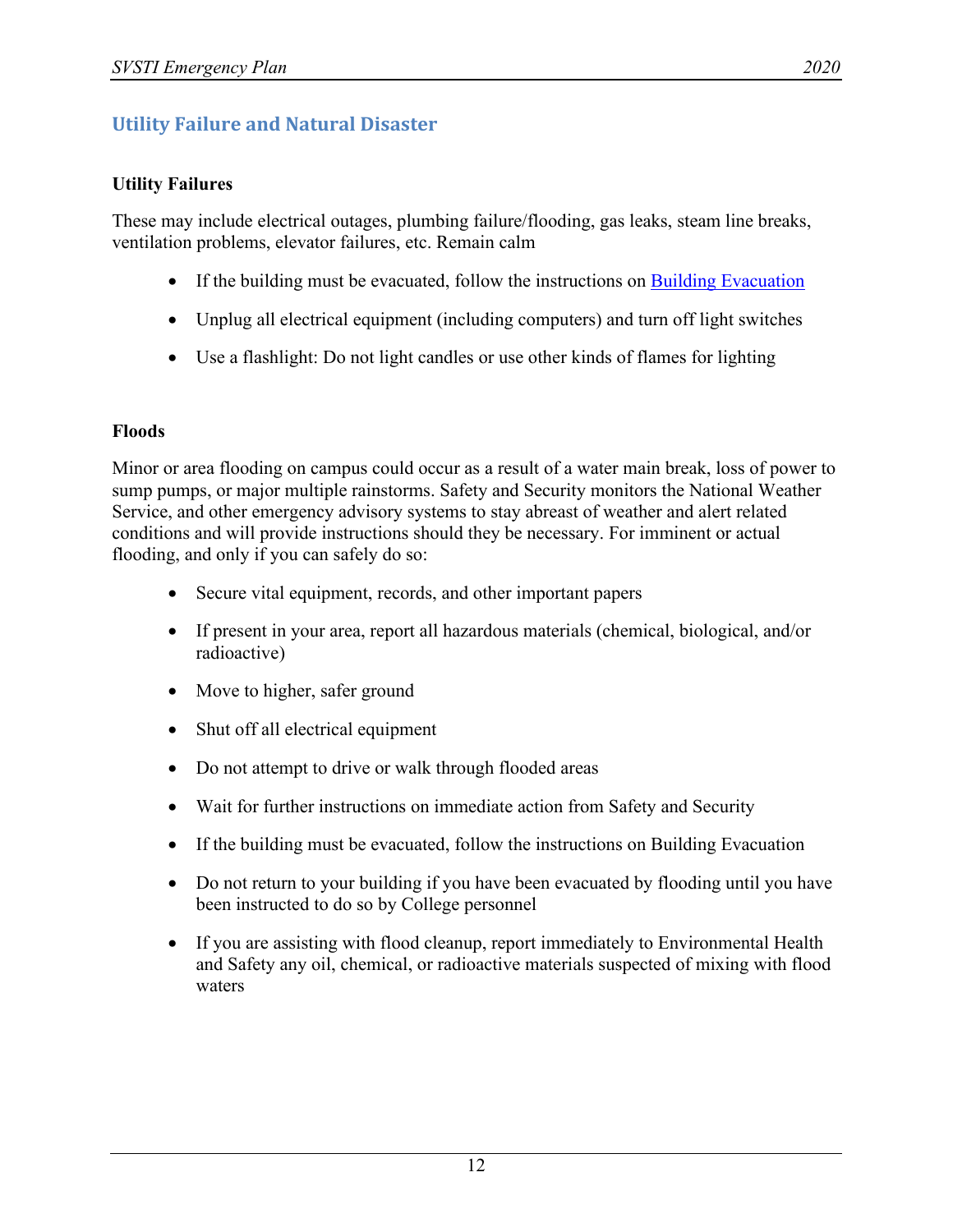Earthquakes are more common in the western United States, but they do occur in the New England area as well. In the event of an earthquake:

- Stay away from large windows, shelving systems, or tall room partitions
- Get under a desk, table, door arch, or stairwell
- If none of these is available: move against an interior wall and cover your head with your arms
- Remain under cover until the movement subsides
- After the shaking stops, survey your immediate area for trapped or injured persons and ruptured utilities (water, gas, etc.)
- If it is safe to do so, remain at your location and await further instructions from College personnel
- Do not evacuate until instructed by emergency personnel
- If out in the open:

- Stay in an open area away from buildings, power lines, trees or roadways - If in a car, pull over and stop. Do not park under an overpass or near a building. Be cautious about driving again, in the event roads are damaged

- <span id="page-13-0"></span>• After an earthquake:
	- Put on enclosed shoes to protect against broken glass
	- If the power is out use a flashlight. Do not light a match or candle
	- Be alert for safety hazards such as fire, electrical wires, gas leaks, etc.
	- Give or seek first aid. Assist any disabled persons in finding a safe place for them
	- Evacuate if the building seems unsafe or if instructed to do so:
	- Use stairs, not elevators
	- Unplug small electrical appliances
	- Bring keys, purses, wallets, warm clothing
	- Be prepared for aftershocks
	- Cooperate with emergency personnel, keep informed, and remain calm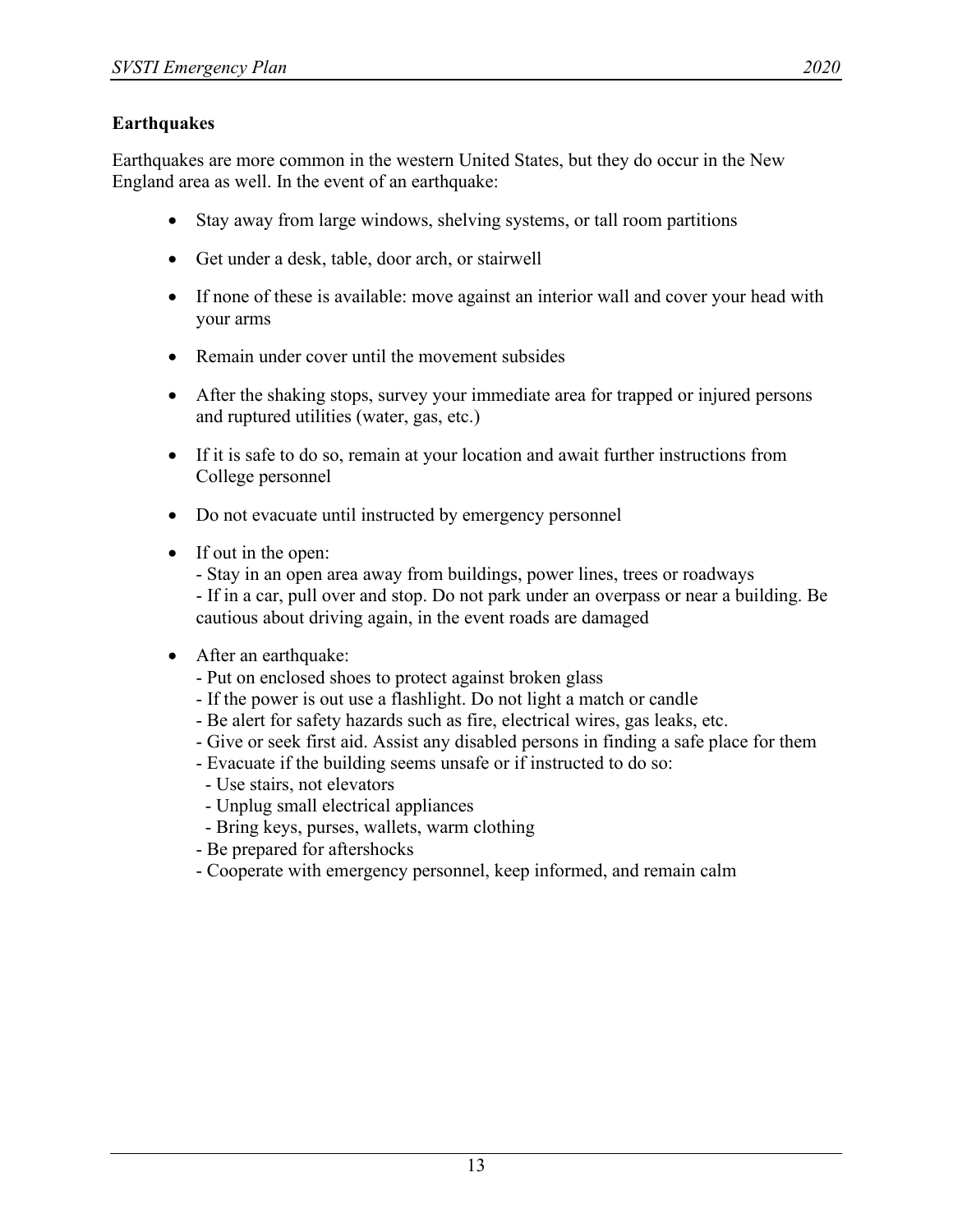Shelter in Place is useful when evacuation is not an option. Refuge is sought in an interior room with few or no windows. It is helpful to identify these locations within your department ahead of time and to ensure employees are familiar.

It may be necessary to shelter in place following the intentional or accidental release of chemical, biological, or radiological contaminants into the environment. Shelter in place may also be necessary in the event of a hostile intruder on campus.

Shelter in place procedures will be initiated through the various notification systems used by Dartmouth.

- Stop classes and/or other operations in the building.
- If there are visitors in the building, provide for their safety by asking them to stay—not leave. When public safety officials provide directions to shelter in place, they want everyone to take those steps immediately, where they are.
- Close and lock all doors, windows, and other openings to the outside.
- If necessary/possible, turn off heating or cooling system.
- Select interior room(s) above the ground floor with the fewest windows and vents. The room(s) should be large enough for everyone to sit comfortably and quietly. Use multiple rooms if necessary.
- Lock the door to any rooms being used and draw the curtains/shades or cover the windows. You should not be visible from the outside or from the corridor.
- Ideally, choose room(s) with hardwired telephones as cellular networks may be unavailable. Use these phones to report any emergencies.
- Stay away from windows and doors.
- In the event of a hostile intruder, remain absolutely quiet and follow steps outlined in the "Hostile Intruder/Active Shooter" section.
- Remain calm and await further instructions.

<span id="page-14-0"></span>**DO NOT** leave the room until directed to do so by a public safety official.